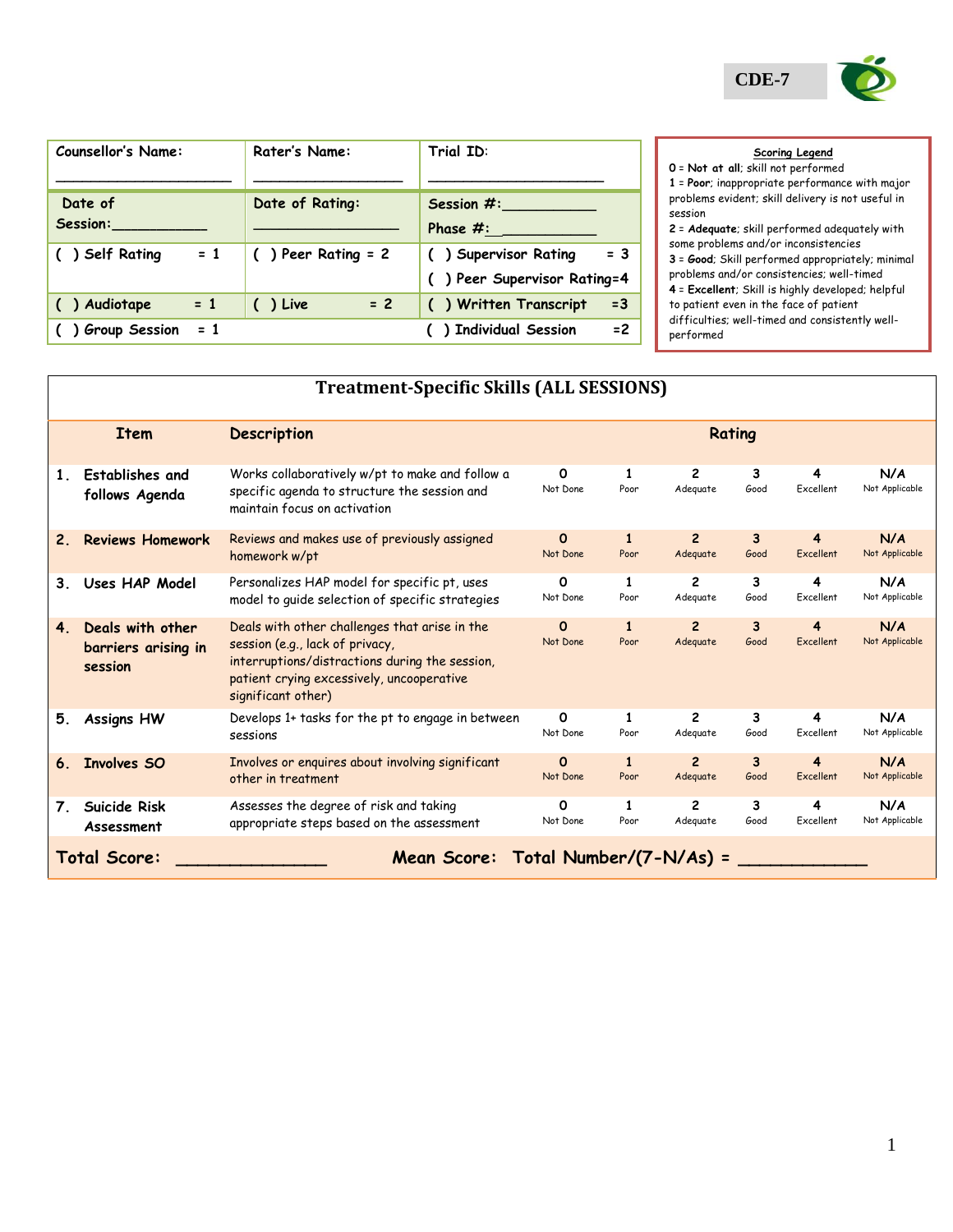

|    | <b>BEGINNING Phase Only</b>                         |                                                                                                           |                      |      |                          |           |                |                       |  |
|----|-----------------------------------------------------|-----------------------------------------------------------------------------------------------------------|----------------------|------|--------------------------|-----------|----------------|-----------------------|--|
|    | Rating<br>Description<br><b>Item</b>                |                                                                                                           |                      |      |                          |           |                |                       |  |
| 8. | Getting to know<br>the patient                      | Asking appropriate questions and obtaining<br>information relevant to the Healthy Activity Model<br>of DD | 0<br>Not Done        | Poor | $\mathbf{2}$<br>Adeguate | 3<br>Good | 4<br>Excellent | N/A<br>Not Applicable |  |
| 9. | Elicits a<br>Commitment                             | Obtaining an agreement with the patient to<br>participate in counselling                                  | $\Omega$<br>Not Done | Poor | 2<br>Adequate            | 3<br>Good | 4<br>Excellent | N/A<br>Not Applicable |  |
|    | Mean Score: Total Number/(2-N/As) =<br>Total Score: |                                                                                                           |                      |      |                          |           |                |                       |  |

| <b>MIDDLE Phase Only</b>                                                |                                                                                                                                                                |                      |                      |                            |           |                |                       |
|-------------------------------------------------------------------------|----------------------------------------------------------------------------------------------------------------------------------------------------------------|----------------------|----------------------|----------------------------|-----------|----------------|-----------------------|
| <b>Item</b>                                                             | <b>Description</b>                                                                                                                                             | Rating               |                      |                            |           |                |                       |
| 10. Selecting Targets<br>for Change                                     | Selects promising targets for positive changes based<br>on assessment of patient's problem/s<br>( $\uparrow$ activation or $\downarrow$ maladaptive behaviour) | 0<br>Not Done        | Poor                 | 2<br>Adequate              | 3<br>Good | 4<br>Excellent | N/A<br>Not Applicable |
| 11. Uses activation<br>skillfully                                       | Structures and schedules activities appropriately<br>including addressing barriers                                                                             | $\Omega$<br>Not Done | 1<br>Poor            | $\overline{c}$<br>Adequate | 3<br>Good | 4<br>Excellent | N/A<br>Not Applicable |
| 12. Uses problem-<br>solving skillfully                                 | Defines problem, generate solutions and selects<br>appropriate solution in collaboration w/pt                                                                  | 0<br>Not Done        | 1<br>Poor            | $\mathbf{2}$<br>Adequate   | 3<br>Good | 4<br>Excellent | N/A<br>Not Applicable |
| 13. Uses appropriate<br>strategies to deal<br>with specific<br>problems | Selects other strategies when needed and applies<br>them skillfully (e.g., relaxation for anxiety and<br>thinking too much, communication skills)              | $\Omega$<br>Not Done | $\mathbf{1}$<br>Poor | $\overline{c}$<br>Adequate | 3<br>Good | 4<br>Excellent | N/A<br>Not Applicable |
| Mean Score: Total Number/(4-N/As) =<br>Total Score:                     |                                                                                                                                                                |                      |                      |                            |           |                |                       |

| <b>ENDING Phase Only</b>                            |                                                                                                                                                                      |                          |      |                            |           |                |                       |
|-----------------------------------------------------|----------------------------------------------------------------------------------------------------------------------------------------------------------------------|--------------------------|------|----------------------------|-----------|----------------|-----------------------|
| Rating<br><b>Description</b><br><b>Item</b>         |                                                                                                                                                                      |                          |      |                            |           |                |                       |
| 14. Reviews Skills<br>learned                       | Includes going over the specific actions that helped<br>overcome problems, recognising the patient's efforts<br>and encouraging use of skills across life situations | $\mathbf{o}$<br>Not Done | Poor | $\mathbf{2}$<br>Adeguate   | 3<br>Good | 4<br>Excellent | N/A<br>Not Applicable |
| 15. Preparing to stay<br>well                       | Listing the activities to be increased or decreased<br>and identifying how to do this when future<br>difficulties arise                                              | $\Omega$<br>Not Done     | Poor | $\overline{2}$<br>Adequate | 3<br>Good | 4<br>Excellent | N/A<br>Not Applicable |
| Mean Score: Total Number/(2-N/As) =<br>Total Score: |                                                                                                                                                                      |                          |      |                            |           |                |                       |